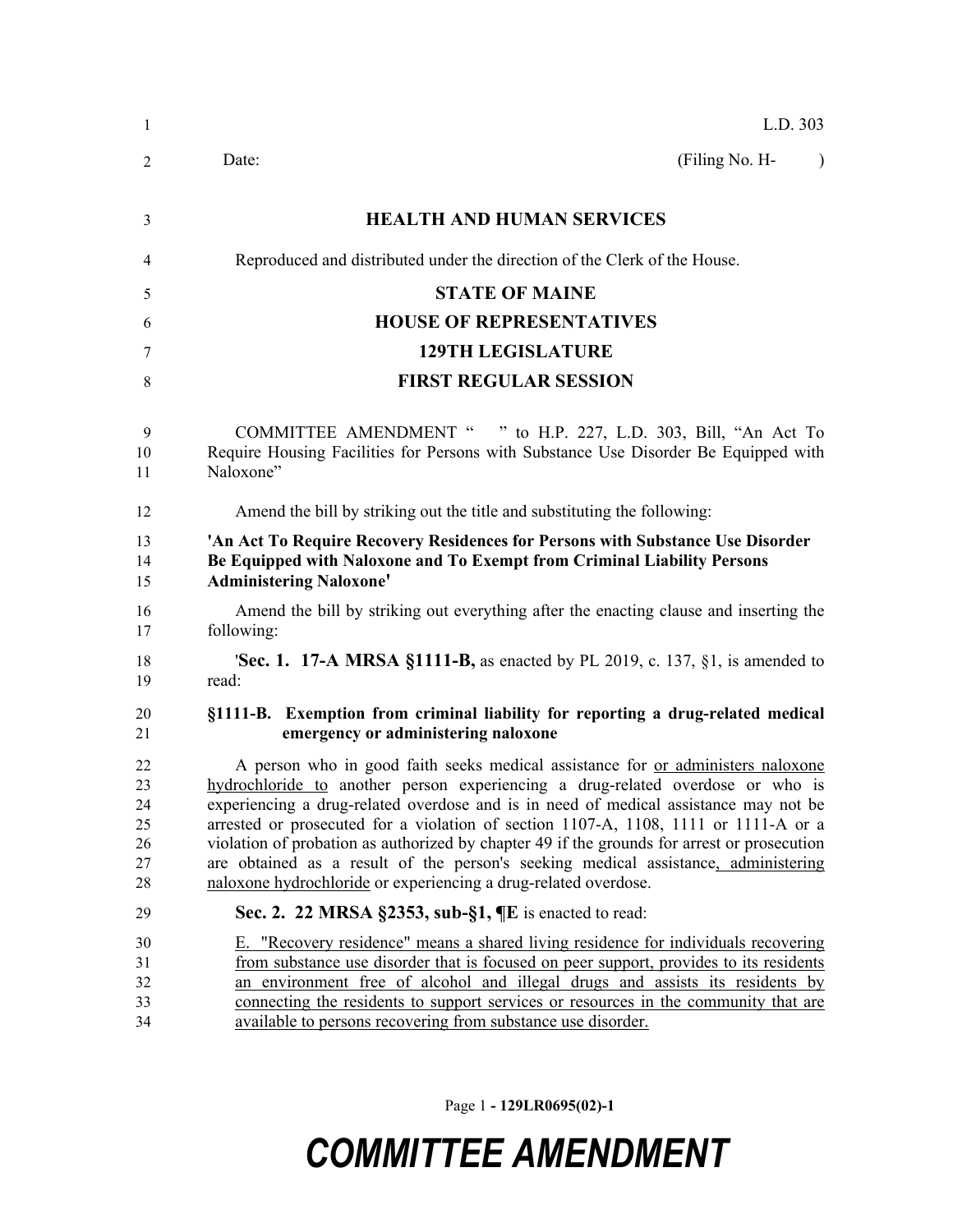**Sec. 3. 22 MRSA §2353, sub-§4-A** is enacted to read: **4-A. Recovery residences; standing orders for naloxone hydrochloride.** Acting under standing orders from a licensed health care professional authorized by law to prescribe naloxone hydrochloride, a recovery residence shall operate in accordance with rules adopted by the department and the provisions of this subsection. A. Notwithstanding any provision of law to the contrary, a recovery residence shall store and dispense naloxone hydrochloride and is not subject to the provisions of Title 32, chapter 117. The recovery residence shall store on site at least 2 units of naloxone hydrochloride for each floor of the recovery residence. B. A recovery residence shall provide training in administration of naloxone hydrochloride that meets the protocols and criteria established by the department, and residents of the recovery residence, employees of the recovery residence and all other persons involved in the administration of a recovery residence shall successfully complete the training. C. A licensed health care professional authorized by law to prescribe naloxone hydrochloride shall distribute unit-of-use packages of naloxone hydrochloride and the medical supplies necessary to administer the naloxone hydrochloride to a recovery residence that has provided training described in paragraph B so that the recovery residence may possess and administer naloxone hydrochloride to an individual who appears to be experiencing a drug-related overdose. The department shall adopt rules to implement this subsection. Rules adopted pursuant to this subsection are routine technical rules as defined in Title 5, chapter 375, subchapter 2-A.' Amend the bill by relettering or renumbering any nonconsecutive Part letter or section number to read consecutively. **SUMMARY** This amendment, which is the unanimous report of the committee, strikes and replaces the bill and does the following. 1. It makes the requirements of the bill apply only to recovery residences and not to other housing-based programs and expands the definition of "recovery residence." 2. It changes the requirement for on-site storage of naloxone hydrochloride from at least one unit for every 3 residents of a housing-based program to at least 2 units for each floor of a recovery residence. 3. It exempts from arrest or prosecution a person who in good faith administers naloxone hydrochloride to another person experiencing a drug-related overdose. The person may not be arrested or prosecuted for a violation of laws prohibiting the unlawful possession of scheduled drugs, acquiring drugs by deception, the illegal possession of hypodermic apparatuses or the use of drug paraphernalia or a violation of probation if the grounds for arrest or prosecution are obtained as a result of the person's administering naloxone hydrochloride.

Page 2 **- 129LR0695(02)-1**

## *COMMITTEE AMENDMENT*